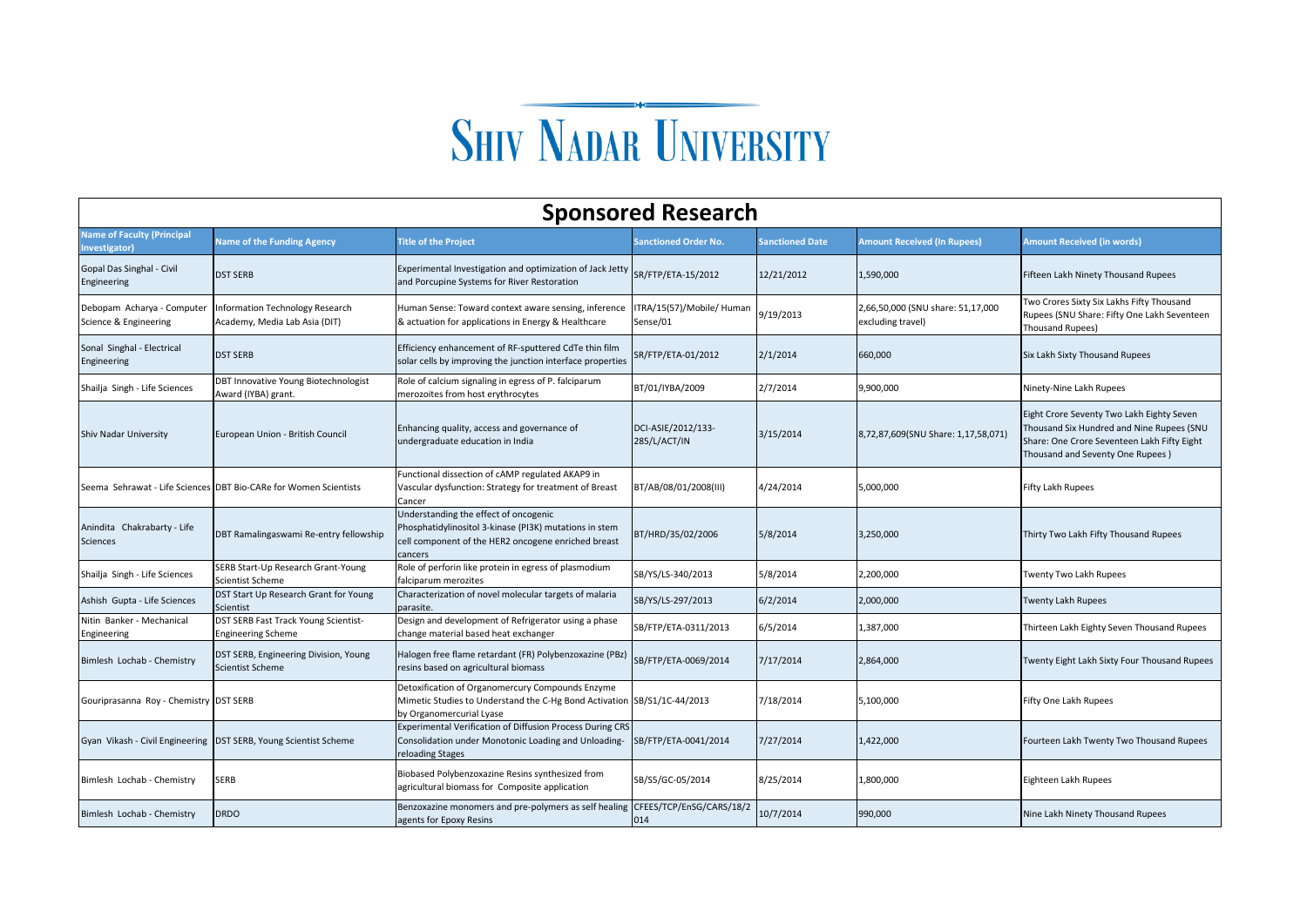| Swati Garg - Life Sciences                                   | <b>DST-INSPIRE</b>                                                                                  | DST Inspire Faculty Award                                                                                                                                                                                       | IFA14-LSBM-99                  | 11/10/2014 | 8,300,000 | <b>Eighty Three Lakh Rupees</b>                                         |
|--------------------------------------------------------------|-----------------------------------------------------------------------------------------------------|-----------------------------------------------------------------------------------------------------------------------------------------------------------------------------------------------------------------|--------------------------------|------------|-----------|-------------------------------------------------------------------------|
| Priya Johari - Physics                                       | DST Fast Track Scheme for Young Scientist:                                                          | Atomistic stimulations of Hybrid films of two dimensional<br>materials using ab-initio methods                                                                                                                  | SR/FTP/PS-052/2012             | 12/18/2014 | 900,000   | Nine Lakh Rupees                                                        |
| Naga Suresh Veerapu - Life<br>Sciences                       | Department of Biotechnology, Ministry of<br>Science and Technology, Government of<br>India          | Developing Novel, Robust Genotype-3 Hepatitis C virus In<br>Vitro Culture System through Bioselection                                                                                                           | BT/PR10906/MED/29/860/20<br>14 | 12/22/2014 | 6,174,200 | Sixty One Lakh Seventy Four Thousand Two<br><b>Hundred Rupees</b>       |
| Rupamanjari Ghosh - Director's<br>Office                     | Indo-French Centre for the Promotion of<br>Advanced Research                                        | Monomode and multimode phase sensitive amplification<br>and light storage                                                                                                                                       | IFC/5204-1/2014/2144           | 12/29/2014 | 3,990,391 | Thirty Nine Lakh Ninety Thousand Three<br>Hundred and Ninety One Rupees |
| Ashish Gupta - Life Sciences                                 | DBT-IYBA                                                                                            | Application of CRISPR based system for genomic editing<br>of RVB genes of human malaria parasite Plasmodium<br>Falciparum to investigate their role in active histone<br>coding and transcriptional regulation. | BT/08/IYBA/2014-4              | 2/12/2015  | 4,467,000 | Forty Four Lakh Sixty Seven Thousand                                    |
| Goutam Chowdhury -<br>Chemistry                              | DBT (Ramalingaswami Fellowship)                                                                     | Role of 8-nitroguanosine and its analogs in chronic<br>inflammation associated cancers.                                                                                                                         | BT/RLF/Re-entry/18/2013        | 3/18/2015  | 3,250,000 | Thirty Two Lakh Fifty Thousand Rupees                                   |
| Parthapratim Munshi -<br>Chemistry                           | Science and Engineering Research Board<br>(SERB)                                                    | Quantitative Studies of Hydrogen Bonding and<br>Electrostatic Interaction Energies in Proteins-Insights<br>from Advanced Charge Density Analysis                                                                | EMR/2014/000491                | 6/13/2015  | 5,300,000 | Fifty Three Lakh Rupees                                                 |
| Shailja Singh - Life Sciences;<br>Subhabrata Sen - Chemistry | DBT Pilot Project Grant for Young<br><b>Investigators in Cancer Biology</b>                         | Diversity oriented synthesis and biological evaluation of<br>spiroindolines, spiroindolones and spiroquinolines as<br>novel molecules for breast cancer treatment                                               | BT/2/2015-IFD                  | 7/14/2015  | 2,522,000 | Twenty Five Lakh twenty Two Thousand Rupees                             |
| Priyanka Grover - Mathematics                                | Department of Science and Technology                                                                | DST-INSPIRE FACULTY AWARD                                                                                                                                                                                       | DST/INSPIRE/04/2014/00270      | 8/25/2015  | 3,500,000 | Thirty Five Lakh Rupees                                                 |
| Debdas Ray - Chemistry                                       | Department of Science and Technology-<br><b>SERB</b>                                                | Dihedral Angle Controlled Functionalized Luminescent<br>Materials for Optoelectronic Applications                                                                                                               | YSS/2014/000923                | 9/18/2015  | 4,953,960 | Forty Nine Lakh Fifty Three Thousand Nine<br>Hundred and Sixty Rupees   |
| Debdas Ray - Chemistry                                       | DST-SERB (Science and Engineering<br>Research Board)                                                | Solid-state Luminescence Active Ultr-rigid Neutral<br>Coordination Complex of Zinc (II) and Aluminium (III)                                                                                                     | YSS/2014/000923                | 9/18/2015  | 2,506,000 | Twenty Five Lakh Six Thousand Rupees                                    |
| Bikash Parida - Civil<br>Engineering                         | DST-SERB                                                                                            | Quantifying Climatic and Non-climatic Drivers of Large-<br>scale Ecosystem change during 1982-2015 over India.                                                                                                  | YSS/2015/000801                | 10/14/2015 | 1,656,000 | Sixteen Lakh Fifty Six Thousand Rupees                                  |
| Naga Suresh Veerapu - Life<br>Sciences                       | Department of Science and Technology-<br>SERB (Young Scientist Scheme)                              | Exploring Robust In Vitro Hepatitis E Genotype-1<br>Replication System.                                                                                                                                         | YSS/2014/000107                | 10/20/2015 | 2,285,000 | Twenty Two Lakh Eighty Five Thousand Rupees                             |
| Richa Priyadarshini - Life<br>Sciences                       | Science and Engineering Research Board<br>SERB)                                                     | Investigating the Role of Lactobacilli in Inhibiting the<br>development of Periodontal Biofilms.                                                                                                                | SB/YS/LS-90/2014               | 11/3/2015  | 1,754,000 | Seventeen Lakh Fifty Four Thousand Rupees                               |
| Koyeli Mapa - Life Sciences                                  | Department of Science and Technology-<br>SERB                                                       | Delineation of Conformational Allostery of Hsp110<br>Molecular Chaperones.                                                                                                                                      | YSS/2015/000532                | 11/24/2015 | 2,936,000 | Twenty Nine Lakh Thirty Six Thousand Rupees                             |
| Ram Sagar Misra - Chemistry                                  | Department of Science and Technology-<br>SERB (Extra Mural Research Funding-<br>Individual Centric) | Towards Chemical Synthesis of Linear Poly(ADP-ribose)<br>for Bio-Application                                                                                                                                    | EMR/2014/000320                | 12/21/2015 | 4,351,200 | Forty Three Lakh Fifty One Thousand Two<br><b>Hundred Rupees</b>        |
| - Harpreet Singh Arora<br>Mechanical Engineering             | Department of Science and Technology-<br><b>SERB</b>                                                | Tailoring the Surface Properties of Crystalline and<br>Amorphous Metals for Advanced Bio-Implants                                                                                                               | YSS/2015/000678                | 1/1/2016   | 2,519,200 | Twenty Five Lakh Nineteen Thousand Two<br><b>Hundred Rupees</b>         |
| Arvind Kumar Rajput -<br>Mechanical Engineering              | Department of Science and Technology                                                                | Design and Development of S shaped Coriolis Mass<br>Flowmeter                                                                                                                                                   | YSS/2015/001034-SERB           | 1/1/2016   | 2,566,000 | Twenty Five Lakh Sixty Six Thousand Rupees                              |
| Sanjeev Yadav - Chemical<br>Engineering                      | Department of Science and Technology-<br>SERB (Startup Research Grant-Young<br>Scientist)           | Studies and of Air Bubbling Fluidized Bed Gasification<br>with Torrefaction as Pretreatment of Sludge from Pulp & YSS/2014/000914<br>Paper Mill.                                                                |                                | 1/4/2016   | 3,158,000 | Thirty One Lakh Fifty Eight Thousand Rupees                             |
| Bani Kant Sarma - Chemistry                                  | Department of Science and Technology                                                                | Towards Understanding various aspects of noncovalent<br>interaction                                                                                                                                             | ECR/2015/000337                | 3/10/2016  | 2,244,000 | Twenty Two Lakh Forty Four Thousand Rupees                              |
| Dhiraj Kumar Garg - Chemical<br>Engineering                  | Department of Science and Technology -<br>YSS                                                       | Numerical Study and Analysis of Chaotic Advection<br>During Free Radical Polymerization Reactions in Coiled<br>Flow Inverter Microreactor                                                                       | YSS/2015/002088                | 3/14/2016  | 1,760,000 | Seventeen Lakh Sixty Thousand Rupees                                    |